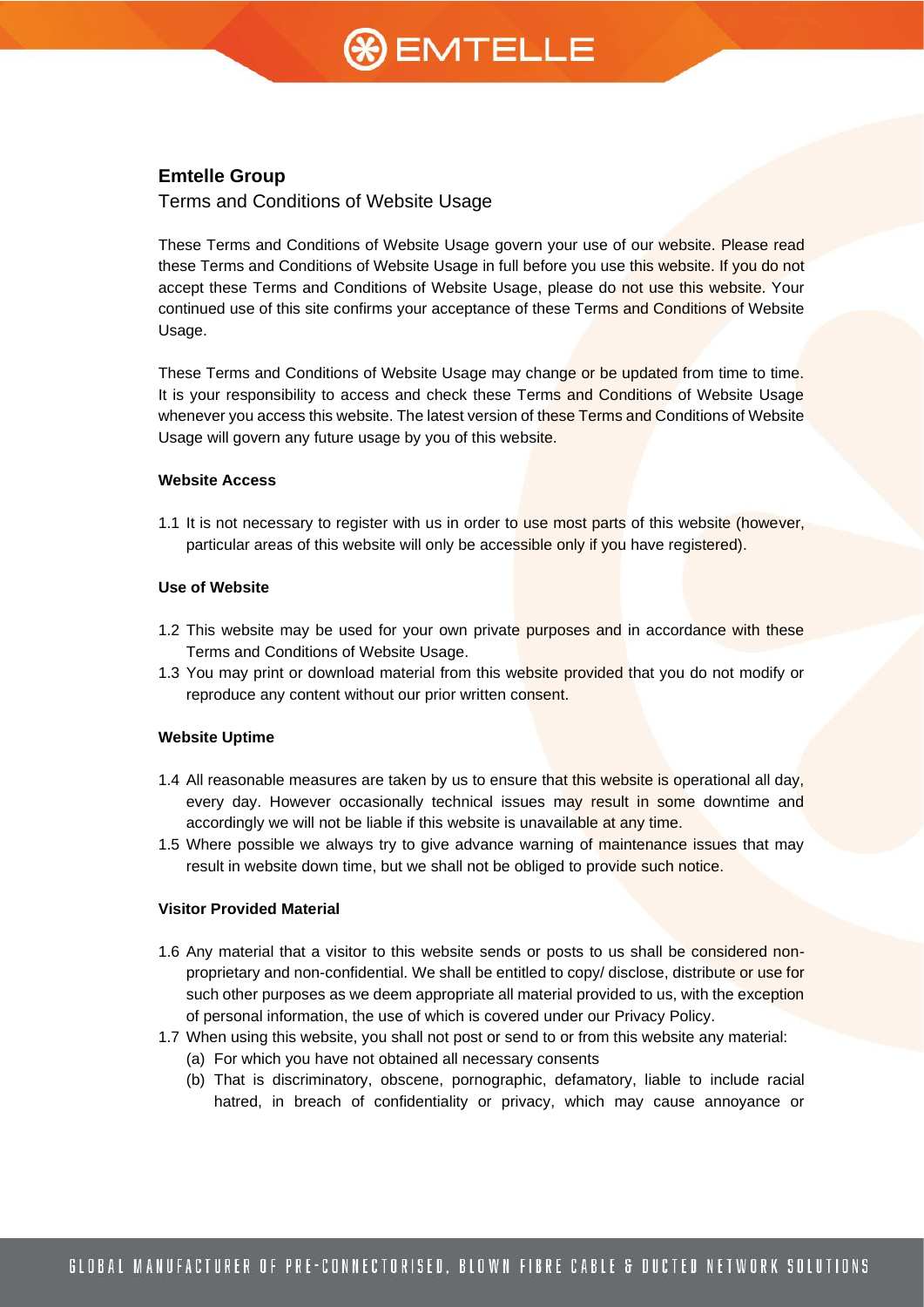## **%)** EMTELLE

inconvenience to others, which encourages or constitutes conduct that would be deemed a criminal offence, give rise to civil liability or otherwise is contrary to the law in the United Kingdom;

- (c) Which is harmful in nature including without limitation, computer virus, trojan horses, corrupted date, or other potentially harmful software or data.
- 1.8 We will fully co-operate with any law enforcement authorities or court order requiring us to disclose the identity or other details of any person posting material to this website in breach of paragraph 1.7.

#### **Link to and from Other Websites**

- 1.9 Throughout this website you may find links to third party websites. The provision of a link to such a website does not mean that we endorse that website. If you visit any website via a link on this website you do so at your own risk.
- 1.10 Any party wishing to link to this website is entitled to do so provided the conditions below are observed:
	- (a) You do not seek to imply that we are endorsing the services or products of another party unless this has been agreed with us in writing;
	- (b) You do not misrepresent your relationship with this website; and
	- (c) The website from which you link to this website does not contain offensive or otherwise controversial content or, content that infringes any intellectual property rights or other rights of a third party.
- 1.11 By linking to this website in breach of clause 5.2 you shall indemnify us for any loss or damage suffered to this website as a result of such linking.

#### **Disclaimer**

- 1.12 Whilst we do take all responsible steps to make sure that the information on this website is up to date and accurate at all times, we do not guarantee that all material is accurate and/ or up to date.
- 1.13 All material contained on this website is provided without any warranty of any kind. You use material on this website at your own discretion.

#### **Exclusion of Liability**

- 1.14 We do not accept liability for any loss or damage that you suffer as a result of using this website.
- 1.15 Nothing in these Terms and Conditions of Usage shall exclude or limit liability for death or personal injury caused by negligence which cannot be excluded or under the law of the United Kingdom.

#### **Law and Jurisdiction**